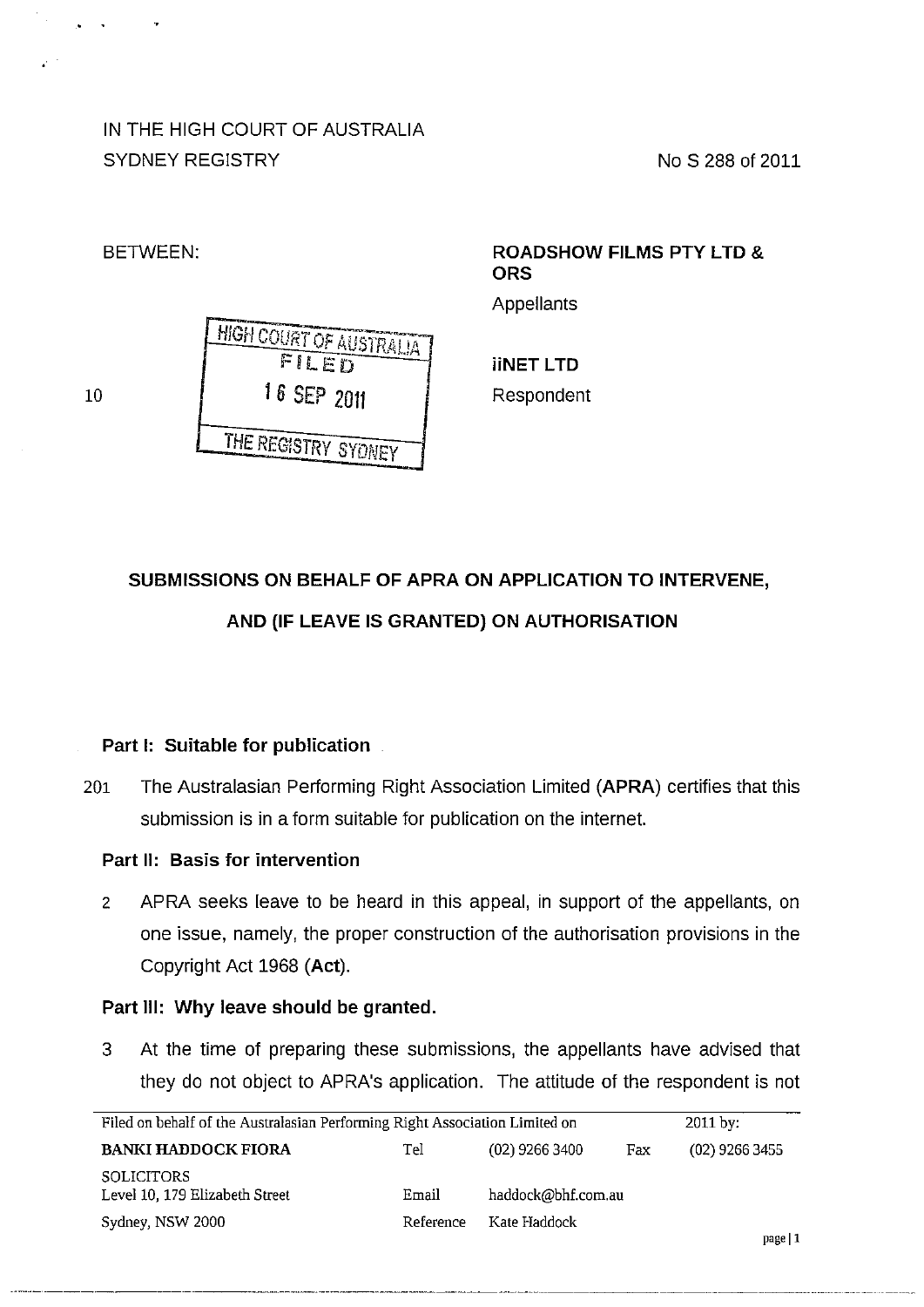known, although it may be noted that it opposed (unsuccessfully) APRA's application to intervene in the Full Court.

4 APRA's interest is distinct from those of the parties. APRA is a not-for-profit collecting society, one of whose core functions is enforcing the copyrights assigned to it by its members. The Copyright Tribunal recently said, of the communication right relevant to this appeal, that:

APRA carries on the activities of a collecting society representing the interests of Australian and foreign composers, authors and publishers of musical works and literary works consisting of song lyrics **(the APRA**  10 **Repertoire).** APRA owns or represents the owners of the exclusive right, under s 31(1)(a)(iv) of the Act, to communicate the APRA repertoire to the public throughout Australia. It owns, or represents the owner of, the relevant copyright in practically all musical works and literary works consisting of song lyrics communicated throughout Australia. It does so by way of assignment of the communication right from composers and music publishers and by reciprocal arrangements with overseas collecting societies. Approximately 55,000 Australian composers, authors and publishers of music are direct members of APRA: References by APRA and AMCOS [2009] ACopyT 2 at [4].

- 20 See the affidavit of APRA's Chief Executive Officer, Mr Cottle, in support of this application.
- 5 A decision on authorisation therefore affects APRA on a day to day basis  $$ particularly if, consistently with Emmett J's reasons at [210]-[211], it has become necessary, before suit (rather than as the price of interlocutory relief), to provide cogent evidence of infringement and to offer to reimburse the costs of the alleged authoriser of verifying that claim and to pay for establishing and maintaining a monitoring system and to indemnify the alleged authoriser- all of that notwithstanding the statutory protection afforded by s202. Such a decision has a direct impact on enforcement proceedings brought by APRA (such as 30 APRA v Metro on George Pty Ltd (2004) 210 ALR 244), and an indirect impact through licensing schemes operated by it  $-$  see below.
	- 6 Unlike the appellants, APRA is not only not-for-profit but also operates in a very different, and highly regulated market. For many years, its key activities have been authorised by the Australian Competition Tribunal: see Re APRA Ltd [1999] ACompT 3 and [2000] ACompT 2, and more recently the Australian Competition and Consumer Commission; the current authorisations (A91187- 91194) are dated 16 April 2010 and extend until 31 October 2013. Further, the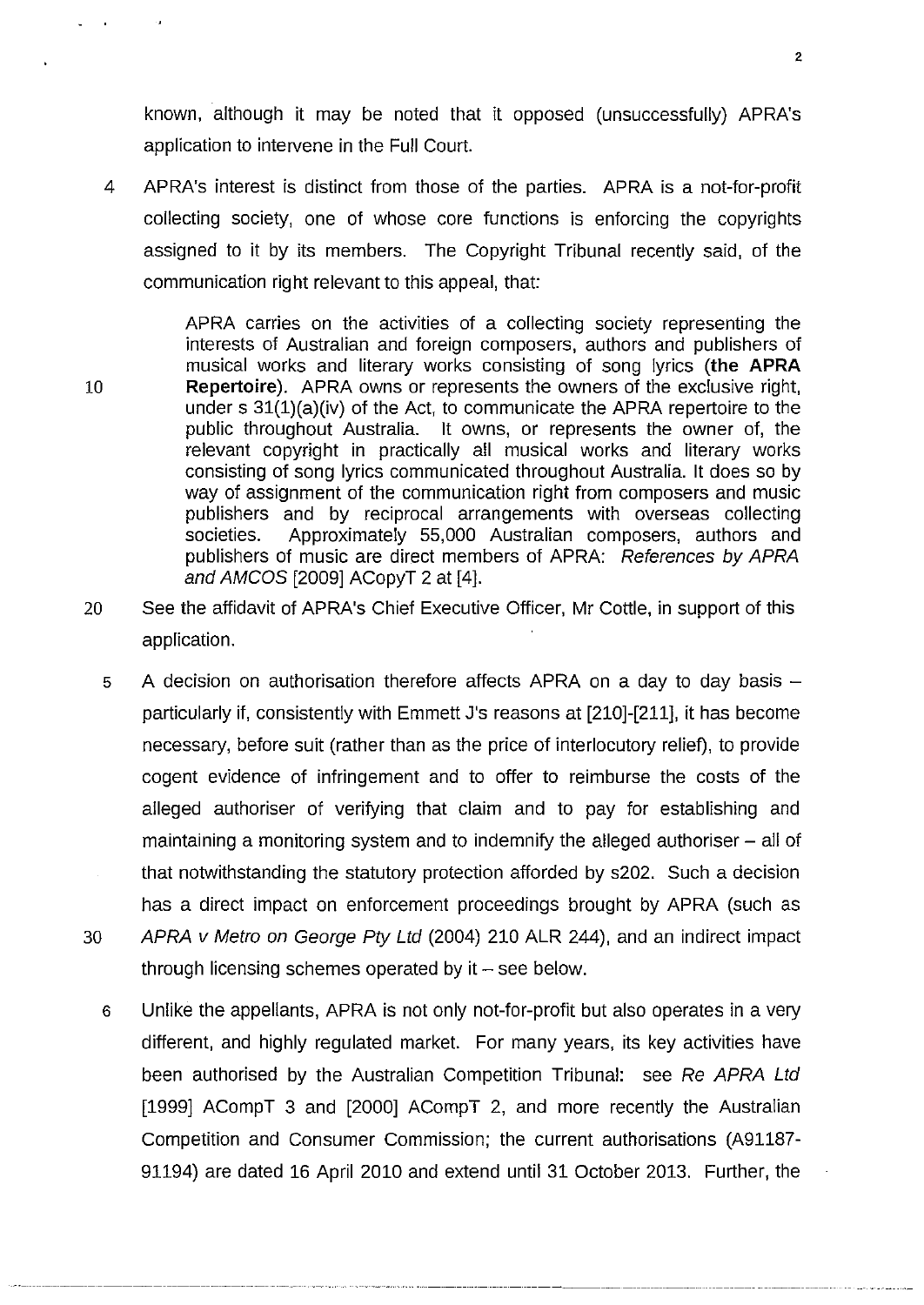various licence schemes operated by APRA are required (by s154(4) of the Act) to be reasonable, as determined by the Copyright Tribunal.

- 7 The ultimate question is whether the Court is satisfied that it will be assisted by APRA's submissions: Wurridjal v Commonwealth (2009) 237 CLR 309 at 313. There is reason to think that the different interest of APRA may assist the Court in resolving the issues raised by the parties. The question of construction is complex, important, and will have an impact extending far beyond cinematograph films. In the court below, aspects of APRA's submissions were found to be of assistance (see in particular, [371]-[373] per Jagot J; Nicholas J 10 also expressly rejected that aspect of the reasoning of the primary judge as to the "means" of infringement (see at [693]-[699]), and Emmett J described it as "unconventional" (see at [126]) and proceeded on a different basis).
- 8 APRA's submissions on construction are concise. There is little or no overlap with what has been put on behalf of the appellants. There is no reason to think that the proposed intervention might unreasonably interfere with the ability of the parties to conduct the appeal as they wish. There is no reason to think that any party will be put to any materially additional cost, or that the hearing will be materially extended. That was the position in the court below: see at [147]. If the Court is minded to grant leave to supplement what follows with oral 20 submissions, no more than 15 minutes is sought (perhaps less; at the time of writing, the respondents' submissions have not been served).

#### **Part IV: Statutory provisions**

9 Part VII and Annexure "A" of the appellant's submissions dated 9 September 2011 contain the statutory provisions as they existed at the relevant time, and at present.

#### **Part V: Submissions**

10 **Different meanings of "authorise"/"authorize".** The Act deploys the verb "authorise" in multiple senses (as well as multiple spellings in s101 where it bears the same sense). For example, in Part XIA (Performers' Protection), 30 "authorised" in relation to the recording of a performance by definition bears the meaning "made with the authority of the performer": see s248A and s248G. In s101(1) that same notion is conveyed by "without the *licence* of the owner of the copyright", leaving "authorizes" to perform a very different role.

----------------------------------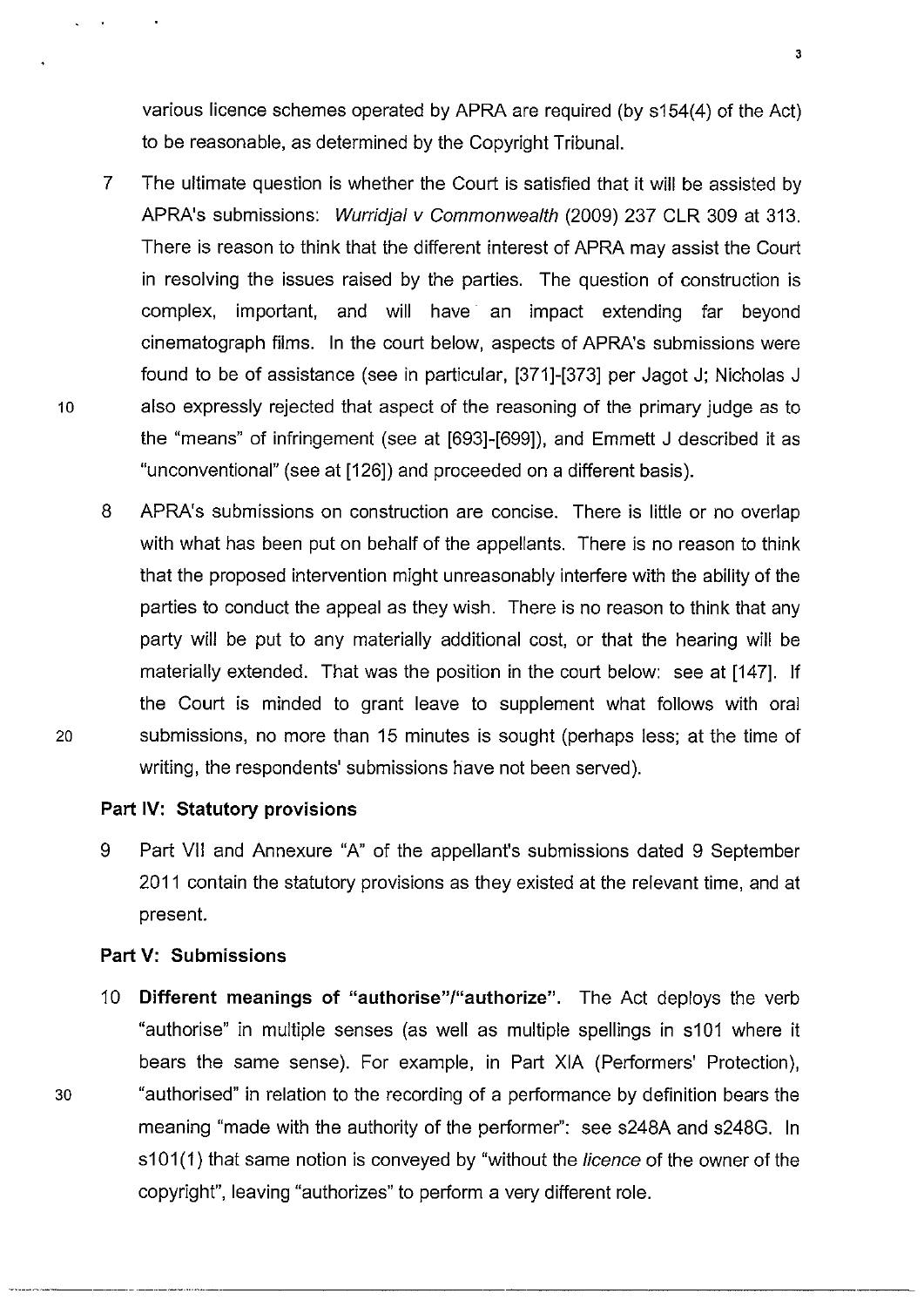- 11 In s101, "authorization is wider than authority": University of New South Wales y Moorhouse (1975) 133 CLR 1 at 20 (Jacobs J). That has long been clear, although there were early views that "authorise" in s1 of the 1911 Imperial Act was superfluous: see WEA International Inc v Hanimex Corporation Ltd (1987) 17 FCR 274 at 284. In fact, the notion of "authorize" was central to the 1905 Commonwealth Act: see WEA International at 282-283, and there was a deliberate decision to discard "cause" which had been narrowly construed; see also Adelaide Corporation v APRA (1928) 40 CLR 481 at 489.
- 12 In s101, the verb is used in a converse sense to the phrase "without the licence", 10 in that it looks to the wrongdoer, rather than the copyright owner. It attaches liability to a person other than the person who in fact does an act comprised in the copyright. Its effect is to extend liability beyond that which would obtain at common law for a principal being liable for the authorised acts or his, her or its agent (if it were confined to cases of agency, it would have no work to do).
- 13 Against that context, subsection (1A) was inserted in 2000, drawing upon the reasons in Moorhouse. The terms of that subsection confirm that the inquiry is beyond ordinary notions of the authority conferred by a principal upon an agent. The appropriate starting point is the matters in paragraphs (a), (b) and (c) to which the Court is now required to have regard. Subsection (1A) amounts to a 20 legislative confirmation of the substance of the reasoning in Moorhouse, albeit altered by making mandatory the inquiries in paragraphs (a), (b) and (c) and including a new matter (industry codes of practice).
- 14 **Section 398 and 112E.** Section 101 as amended is also to be read harmoniously with ss39B and 112E: cf Project Blue Sky Inc v Australian Broadcasting Authority (1998) 194 CLR 355 at [70]. They amount to "reverse deeming" provisions: a carriage service provider such as an ISP will not authorise an infringement "merely" because another person uses the facilities provided by the ISP. (Perhaps this would have been more clearly expressed had "is not taken to have authorised" been worded "is taken not to have 30 authorised".) The critical inquiry arising under s112E (stemming from "merely") is "what more" did the ISP do or fail to do beyond providing the facilities, and whether that conduct or omission, assessed together with the provision of the facility by the carriage service provider, amounts to authorisation. The provision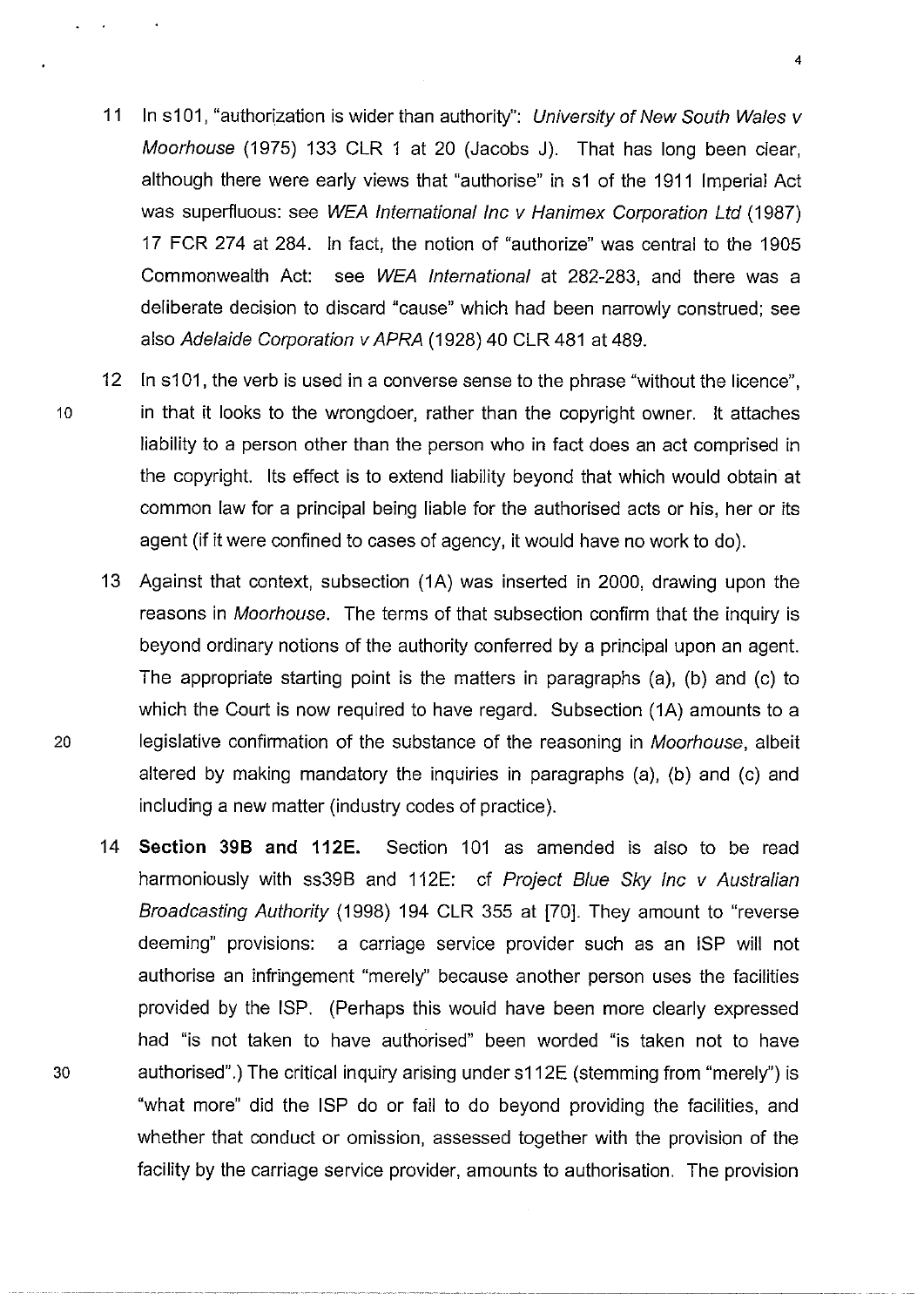is consistent with a view that a carriage service provider would be authorising infringements, but for ss39B and 112E.

- 15 That in turn is difficult to reconcile with the approach of the majority, which seemingly starts with a presumption that iiNet, although a carriage service provider which provided facilities which enabled its subscribers to infringe copyright, is not an authoriser until and unless it declines to respond to cogently supported claims of infringement (and, perhaps, is reimbursed and indemnified): cf the majority's reasons at  $[210]-[211]$  and  $[781]-[783]$ .
- 16 **Innocent infringement.** Further, not lightly would s101 be construed such that 10 no authoriser could ever have occasion to deploy the partial defence in s115(3) (no damages but only an account of profits if the defendant was not aware and had no reasonable grounds for suspecting the infringement). The Act also provides for innocent infringement in s39(2), which deals with a cognate area. Against that background, compelling textual or contextual considerations would be required in order for the process of statutory construction to fix upon a legal meaning which denies that there can be an innocent authorisation.
	- 17 Yet it is difficult, on the reasoning of the majority, to envisage a case of authorisation where that defence could be viable.
- 18 **A mandatory counterfactual inquiry.** Paragraphs (a) and (c) of s101 in terms 20 require the Court to undertake a counterfactual assessment. In the case of paragraph (a), ex hypothesi, there has not in fact been an effective exercise by the alleged authoriser of a power to prevent the doing of the act comprised in the copyright. It follows that the relevant inquiry is as to the existence of an unexercised power to prevent.
	- 19 Likewise, paragraph (c) requires the Court to assess not merely what the alleged authoriser did in fact do, but also to determine what steps were available, whether it would have been reasonable to have taken those steps, and whether they would have prevented or avoided the doing of the act comprised in the copyright.
- 30 20 Further, the consideration of the nature of the relationship required to be taken into account implicitly requires an analysis of what might have been done, but was not done, within that relationship.

 $\mathbf{z}^{\mathrm{max}}$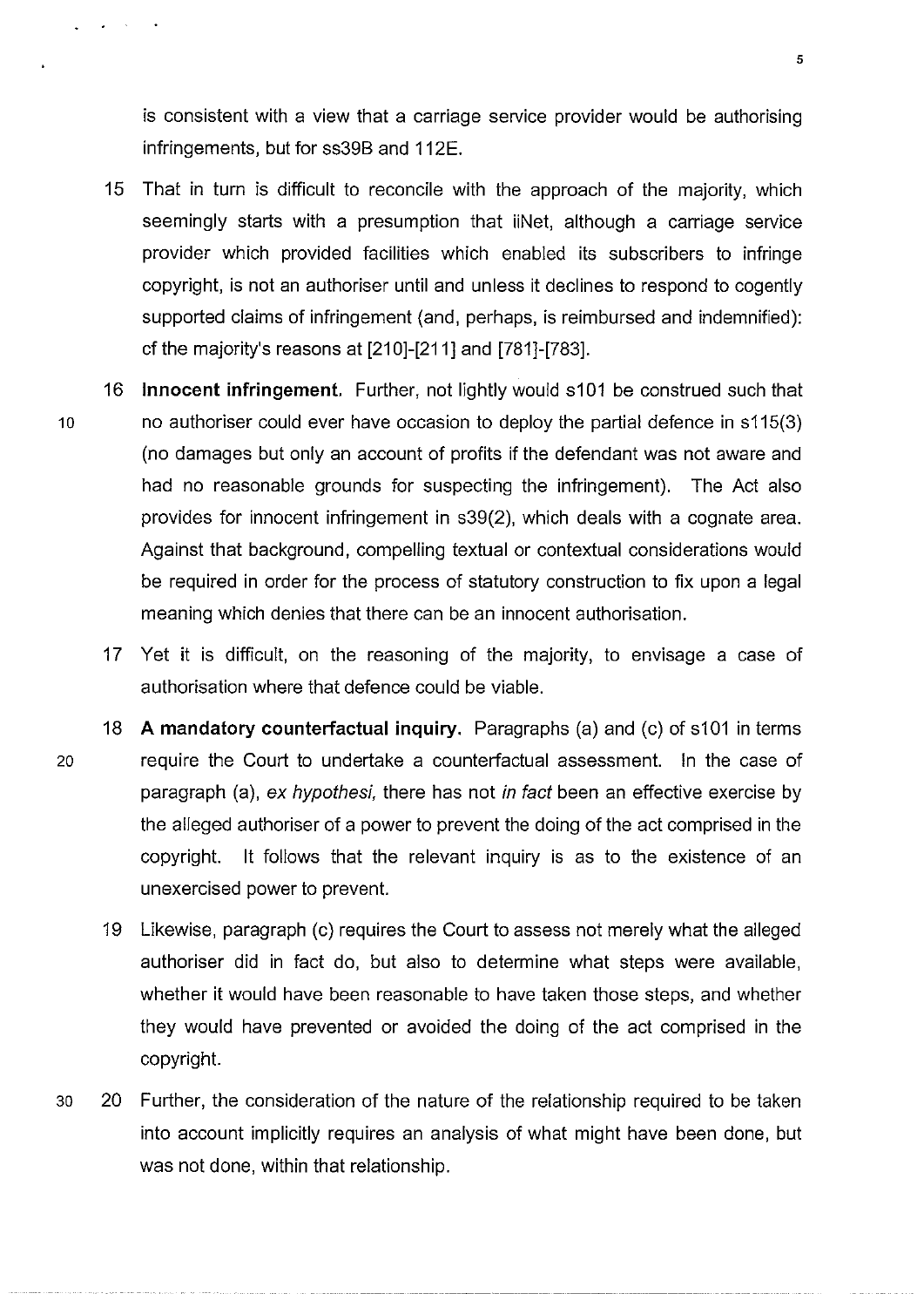- 21 Counterfactual evidence is commonly adduced and controverted by parties to litigation, and tested in cross-examination, and made the subject of curial findings. One example is the determination of the chance of a counterfactual event having taken place (see eg Sellars v Adelaide Petroleum NL (1994) 179 CLR 332 at 355); another is the effect a warning would have had had one been given (see eg Hoyts Pty Ltd y Burns (2003) 77 ALJR 1934). Where there is an issue as to market or market power, there will invariably be counterfactual evidence. Examples could readily be multiplied.
- 22 The counterfactual inquiry mandated by s101(1A) is to be undertaken by the 10 court on the basis of the evidence presented by the parties. There are, with respect, difficulties in sustaining the factual finding of Emmett J at [205] as to the "immense amount of work, cost and effort" in reviewing AFACT's allegations (something with which Jagot J at [415] and Nicholas J at [749] disagreed). Likewise, the conclusionary and seemingly decisive findings by Emmett J in the second half of [210] as to the circumstances necessary absent which it would not be reasonable to suspend or terminate a customer require an evidentiary foundation.
- 23 **A qualitative, wide-ranging inquiry.** In relation to paragraph (a) of s101, a person's power to prevent the act concerned naturally involves an inquiry which 20 is qualitative ("the extent (if any)") in two distinct ways.
	- a First, in cases where there are multiple infringing acts, what matters is the power to prevent some or all of the infringing acts, and by so doing to reduce the prevalence of the infringement. Hence the importance for Gibbs J in Moorhouse of a "clearly worded and accurate notice", and for Wilcox J in Kazaa of his findings that by technical means (keyword filters and "gold file flood filters" in a new version of the software) infringement could be substantially curtailed: see Universal Music Australia Pty Ltd v Sharman License Holdings Ltd (2005) 220 ALR 1 at [294] and [328]. That is to say, there is no warrant for the reference to "the act concerned" to be confined to the particular act of a particular primary infringer in a case of multiple infringing acts; there is no contrary intention to displace s23(b) of the Acts Interpretation Act 1901 applying so that the singular includes the plural.

30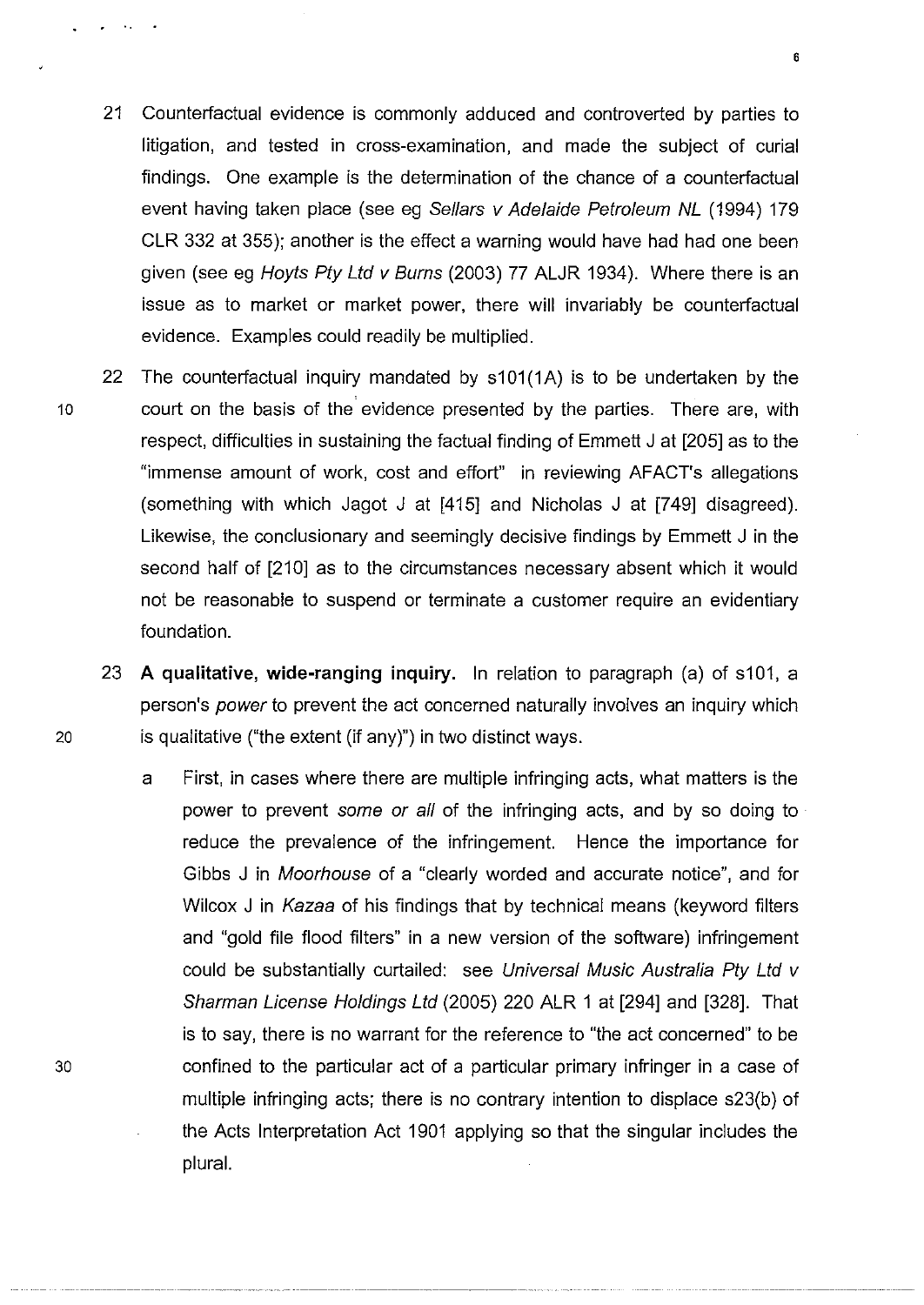- b Secondly, it may in an appropriate case be important to have regard to how easy or difficult it would be to exercise such power as the person has. Some persons with power to prevent may exercise their power readily with no other adverse consequences; the position may be different for others (for example, Higgins J's "smashing the lease" example in Adelaide Corporation). The factual inquiry required by the extent of the person's power on a natural reading involves this qualitative assessment. Although the word "other" in paragraph (c) is problematic, an analysis of the extent of the power sits well with the other reasonable steps in paragraph (c).
- 10 24 Paragraph (c) is closely linked to (a). Paragraph (c) requires regard to be had to the reasonable exercise of such powers as the person has (as opposed to the existence of the power which is addressed in (a)) which may reduce the prevalence of infringements. That may be, in the case of modern technology, a complex question, especially where the alleged authoriser has the practical power to alter the conduct of the primary infringers. For example, following the final hearing before Wilcox J in Kazaa and pending appeal, the respondents fairly readily denied access to the Kazaa file-sharing technology to (most) new Australian users (by reference to their computers' IP addresses), and substantially altered the warnings given to all users: see Universal Music 20 Australia Pty Ltd v Sharman Networks Ltd [2006] FCA 29 at [10]. Evidence of the capacity and relative ease with which a person can make changes to modern technology is apt to be highly relevant to the s101 inquiry.
- 25 In relation to paragraph (b), the nature of the relationship is apt to be central in cases involving modern technology, where the question is not so much physical proximity (which in many cases has become irrelevant) or contractual entitlement (which has never been determinative: see eg APRA v Metro on George Pty Ltd (2004) 210 ALR 244 at [44]). Once the manufacturer of a cassette tape machine has parted with possession of it to a wholesaler, there is no relationship at all (save in respect perhaps of a claim on a warranty) between 30 manufacturer and ultimate purchaser. On the other hand, where the relationship between primary infringer and alleged authoriser is ongoing and involves nontangible products or services which are dynamic and can readily be altered, there is much greater scope for authorisation to be made out.

. . . .